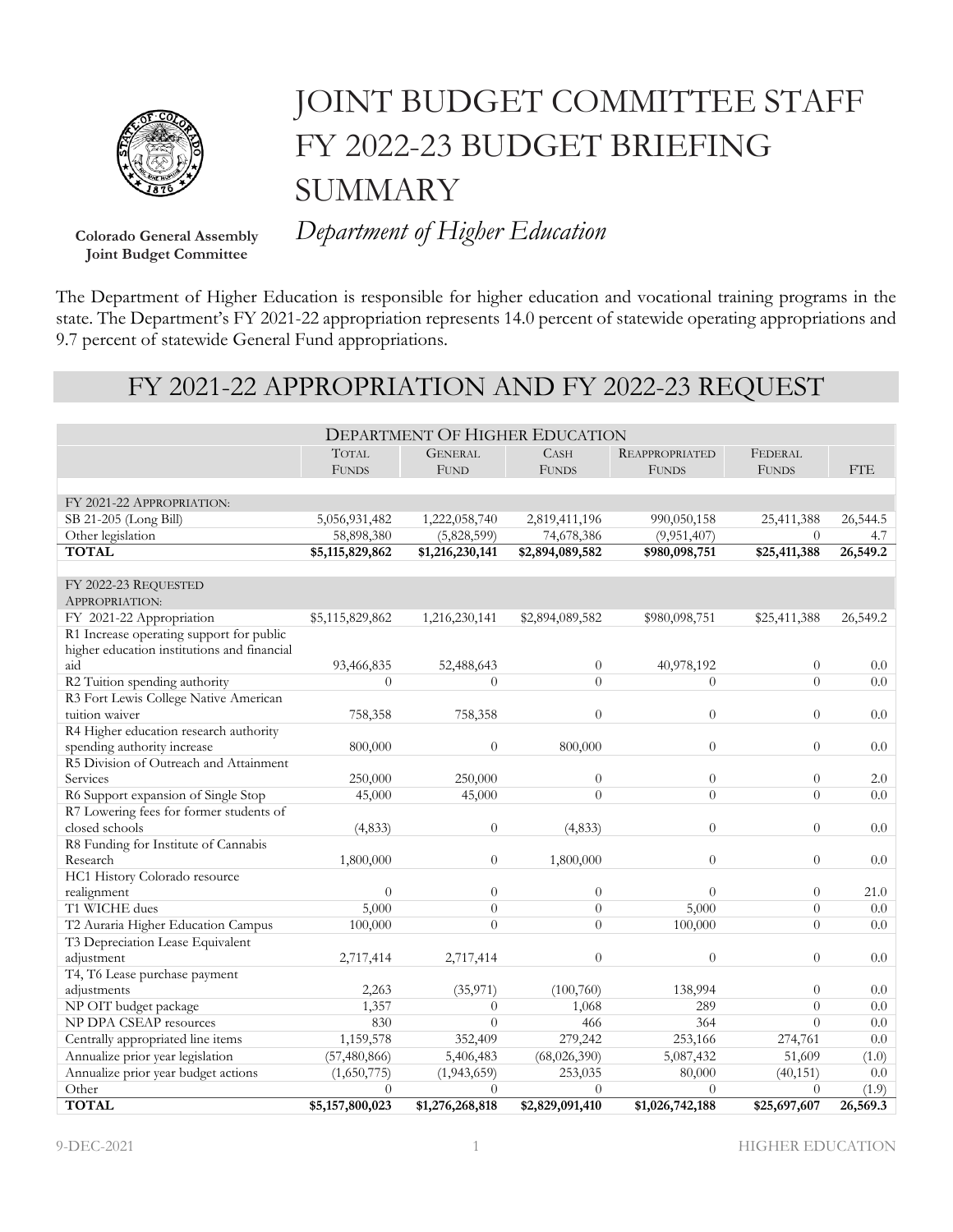| DEPARTMENT OF HIGHER EDUCATION |                       |                               |                             |                                |                         |         |
|--------------------------------|-----------------------|-------------------------------|-----------------------------|--------------------------------|-------------------------|---------|
|                                | TOTAL<br><b>FUNDS</b> | <b>GENERAL</b><br><b>FUND</b> | <b>CASH</b><br><b>FUNDS</b> | REAPPROPRIATED<br><b>FUNDS</b> | FEDERAL<br><b>FUNDS</b> | FTE     |
| INCREASE/(DECREASE)            | \$41,970,161          | \$60,038,677                  | $(\$64,998,172)$            | \$46,643,437                   | \$286,219               | 20.1    |
| Percentage Change              | $0.8\%$               | $4.9\%$                       | $(2.2\%)$                   | $4.8\%$                        | $1.1\%$                 | $0.1\%$ |

**R1 STATE OPERATING FUNDING FOR PUBLIC HIGHER EDUCATION:** The request includes an increase of \$52,488,643 General Fund for public higher education institutions and financial aid. The request includes an increase of \$42,640,664 General Fund (4.6 percent) for the public institutions of higher education, including \$40,978,190 for stipends and fee-for-service contracts reappropriated to the ten state governing boards and \$1,662,474 for grants to local district colleges and area technical colleges. Consistent with statutory requirements for aligned funding increases, it also includes \$9,768,590 General Fund for Need Based Grants (financial aid) and \$79,389 to increase stipends for students attending private institutions.

Funding for the institutions is allocated using the new funding formula established by H.B. 20-1366. The request uses solely "step 2" of the model, which compares institutions' performance changes over time with the performance changes of other institutions in eight areas: resident FTE enrollment, credential production, Pell eligible enrollment, underrepresented minority enrollment, retention rate, graduation rate in 100% of time, graduation rate in 150% of time, and first generation enrollment. This portion of the model is intended to change funding at a slow rate and therefore provides a relatively stable funding base for institutions. The model provides increases ranging from a low of 4.0 percent to a high of 6.1 percent by governing board. Specialty education programs, such as the CU school of medicine, the local district colleges, and the area technical colleges all receive the average increase of 4.6 percent, consistent with the statute. The request indicates that funding is intended to align with the level of increase provided for the K-12 system and to be sufficient to support a 3.0 percent funding increase for classified staff (\$5.2 million of the total), as well as other adjustments.

The request indicates that it is for a theory-informed program or practice. Although the state collects data on outputs and return-on-investment for students, there are no studies or evaluations specifically on the impact of Colorado's funding on outcomes.

**R2 TUITION SPENDING AUTHORITY:** The request is to hold resident undergraduate tuition flat for FY 2022-23 with the goal of keeping tuition affordable. It proposes the General Assembly apply an exemption process to address the needs of individual institutions if required. Although the request includes no change to cash funds spending authority for tuition revenue, JBC Staff anticipates that, consistent with statute and past practice, amounts in the FY 2022-23 Long Bill will incorporate adjustments based on mid-year revenue estimates and assumptions the Committee adopts about tuition. These assumptions will be identified in Long Bill footnotes.

**R3 FORT LEWIS NATIVE AMERICAN TUITION WAIVER:** The request includes an increase of \$758,358 General Fund (3.2 percent) for the Fort Lewis College Native American tuition waiver. This will bring total waiver payments to \$24,803,434 General Fund. Waiver payments are mandated by Section 23-52-105 (1)(b)(I), C.R.S., which requires the General Assembly to fund 100 percent of the tuition obligations for qualifying Native American students attending Fort Lewis College. Funding for the tuition waiver is made one year in arrears and is calculated based on prior year enrollment estimates. Almost all funds support nonresident tuition payments for Native American students who are not Colorado residents; however, the majority of these students are from tribes with historical ties to the State.

**R4 HIGHER EDUCATION RESEARCH AUTHORITY SPENDING AUTHORITY INCREASE:** The request is to restore \$800,000 cash funds spending authority for Colorado Higher Education Competitive Research Authority (CHECRA), bringing the total appropriation for the program to \$2.8 million from the Innovative Higher Education Research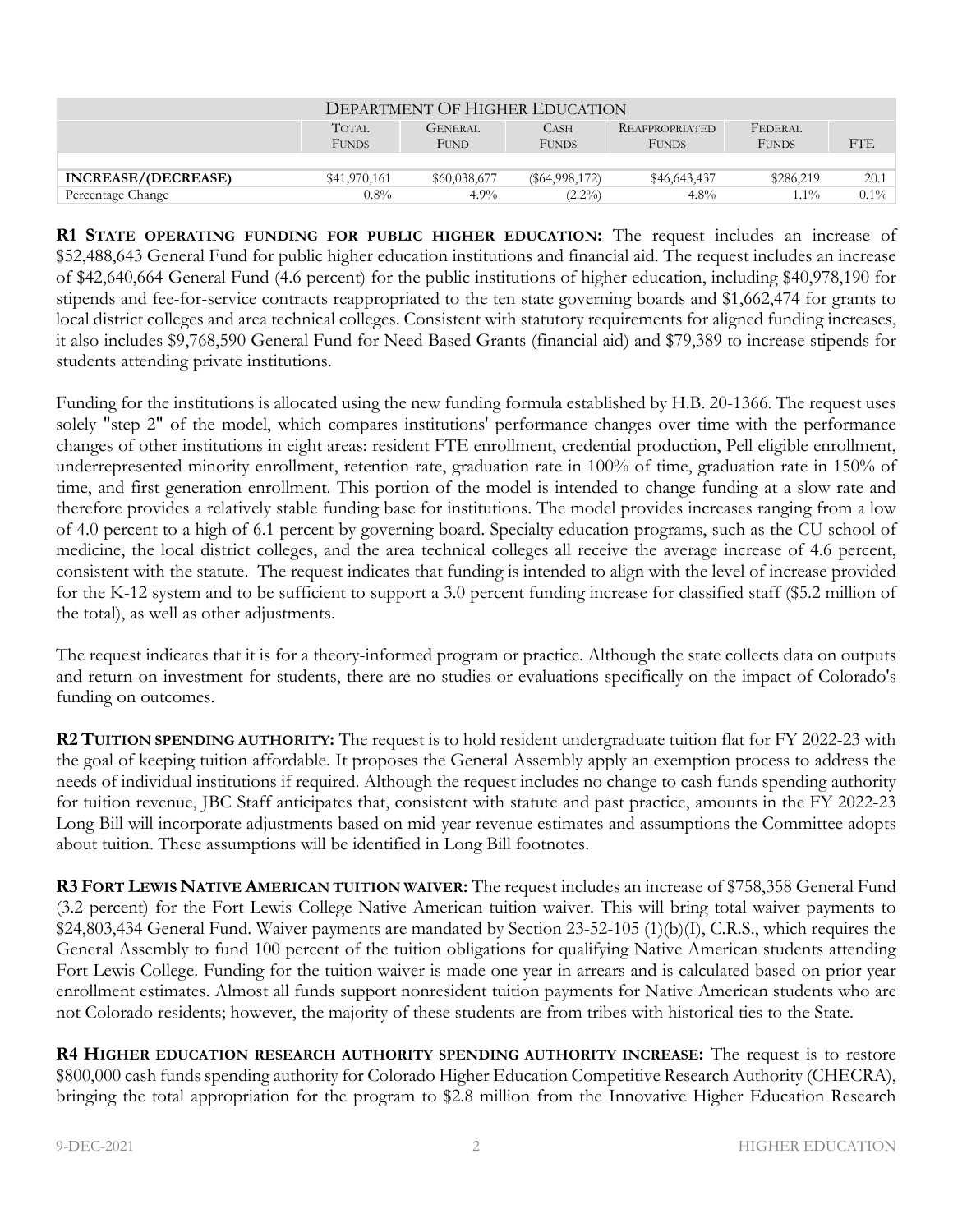Fund. CHECRA was established by the General Assembly in 2007 to provide higher education institutions with a state source for matching funds for grants awarded by the National Science Foundation and other competitive federal grants. Prior to the COVID-19 pandemic, the program received \$2,100,000 annually from limited gaming revenues that was deposited to the Innovative Higher Education Research Fund. The General Assembly suspended the distributions that would have occurred at the end of FY 2019-20 and FY 2020-21 due to projected declines in gaming revenue; however a distribution is anticipated at the end of FY 2021-22 based on current law. The program has been spending from its fund balance but anticipates that additional spending authority will be needed in FY 2022-23, once deposits to the Innovative Higher Education Research Fund are restored.

**R5 DIVISION OF OUTREACH AND ATTAINMENT SERVICES:** The request includes \$250,000 General Fund and 2.0 FTE to fund the Division of Outreach and Attainment Services. The funding will enable the Department to continue serving education, workforce and corrections professionals statewide by assisting them with tools and resources for individual career, postsecondary, and job exploration and planning with their stakeholders. For subsequent years, the funding will annualize to \$250,000 reappropriated funds from indirect cost recoveries paid by higher education institutions.

The Department previously operated the College in Colorado online counseling and career exploration tool and had a staff of 14 outreach professionals who were funded through the federal CollegeAssist program. This funding ended in FY 2018-19. The Department's formal request indicated that funding would enable it to retain 2.0 FTE funded in FY 2020-21 by a grant related to the My Colorado Journey online tool. In more recent communication, the Department indicates that the request is no longer related to My Colorado Journey and that new staff would be particularly focused on promoting students' completion of the Free Application for Federal Student Aid (FAFSA).

The Department indicates that funding is for the implementation of a theory informed program or practice as defined in S.B. 21-284 (Evidence-based evaluation for budget), although JBC staff is uncertain how the impact of the additional staff can be evaluated.

**R6 SUPPORT EXPANSION OF SINGLE STOP:** The request includes \$45,000 General Fund for FY 2022-23 and ongoing to support the use of the Single Stop technology application at all institutions of higher education in Colorado (public and private). The funding represents the annual cost for the license. The Single Stop online tool is designed for use by nonprofits, higher education institutions, and other entities that wish to assist their constituents in accessing public benefits (e.g., food assistance). With the technology, entities can "screen... constituents or have them screen themselves from a mobile device; provide referrals to critical benefits and services in their own community; and track and report data in real-time." The request notes that several Colorado institutions of higher education have already licensed this tool. A recent survey of the Colorado community colleges found that 40 percent of students experienced food insecurity in the prior 30 days, 55 percent experienced housing insecurity in the previous year, and 16 percent experienced homelessness in the previous year.

The \$45,000 serves as base funding for the State. However, individual institutions participating in the program must also contribute, with current pricing per institution at \$12,600 for the first year, \$6,600 for the second year, and \$5,500 thereafter. The \$45,000 cost for the State has been covered by a donor for the last two years, but this funding will not be available beginning in FY 2022-23.

The Department indicates that the funding is for the implementation of an evidence-informed practice as defined in S.B. 21-284 (evidence based evaluation for budget). National research studies have found that Single Stop clients are more successful in college than peers that do not use the service and that students with support from Single Stop had higher retention, pass rates, GPAs and graduation rates compared to peers. The RAND Corporation is currently facilitating a randomized control trial which includes some Colorado higher education institutions.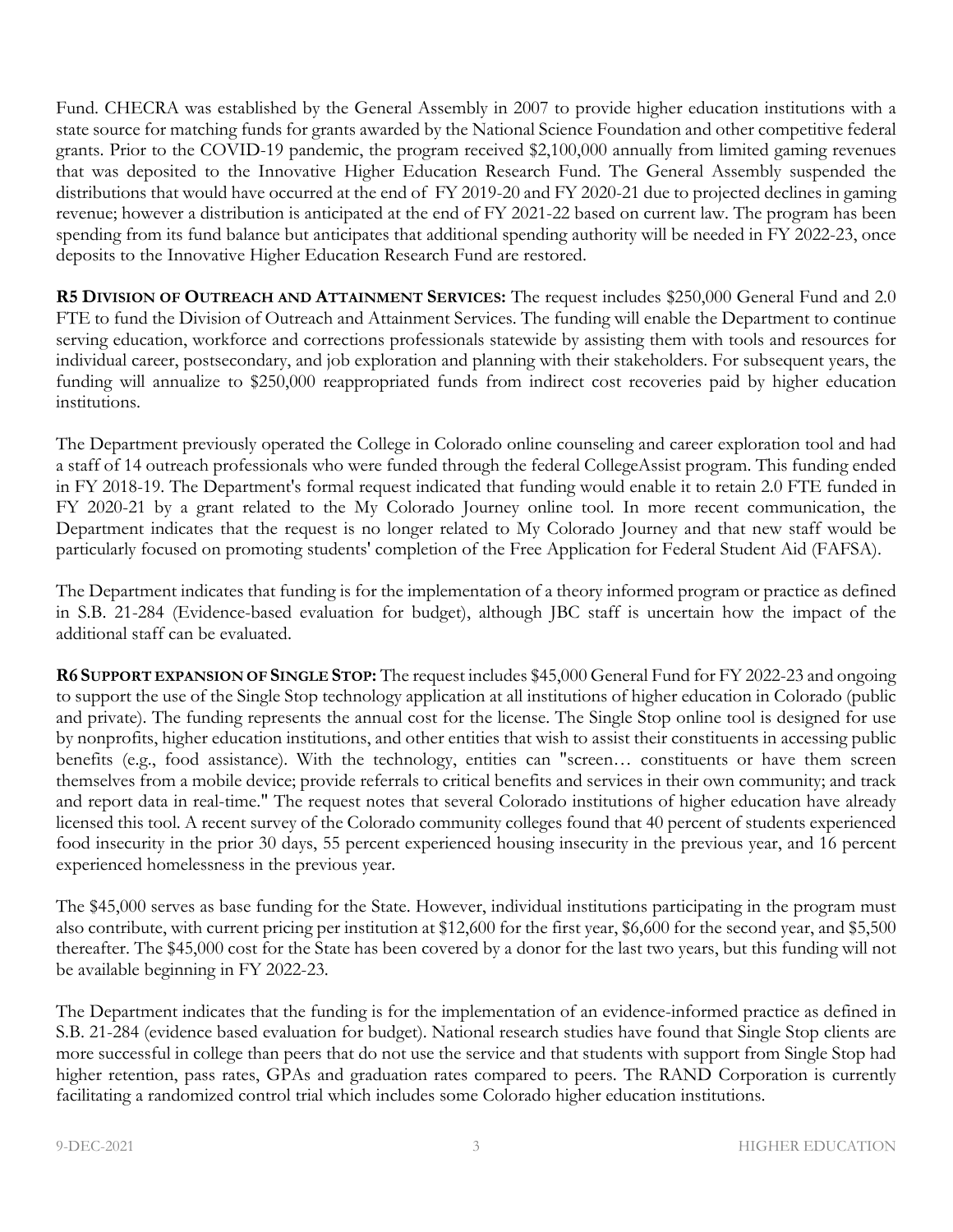The Department informed staff that it believes new legislation will be required to give the Department statutory authority to execute the Single Stop request.

**R7 LOWERING FEES FOR FORMER STUDENTS OF CLOSED SCHOOLS:** The request includes a decrease of \$4,833 in cash funds spending authority, including a reduction for the Division of Private Occupational Schools (DPOS) line item and a small reduction to the Administration line item. The decrease is from lower fees for students requesting transcripts from closed schools, reflecting cost savings from schools' transition to digital transcripts. Fees are being reduced from \$35 per transcript to \$20 per transcript.

**R8 FUNDING FOR INSTITUTE OF CANNABIS RESEARCH:** The request includes an increase of \$1,800,000 from the Marijuana Tax Cash Fund for the Institute of Cannabis Research (ICR) for FY 2022-23 and ongoing. The request would double the current funding to a total of \$3,600,000 cash funds. Of the request, approximately \$1.6 million would be used to fund two new medical/clinical multi-year projects (\$500,000 x 2), three new biotechnology/scientific multi-year projects (\$150,000 x 3), and two economic/social impact multi-year projects (\$75,000 x 2).

**HC1 HISTORY COLORADO RESOURCE REALIGNMENT:** History Colorado requests a net \$0 budget reorganization to more closely align the organization's budget with its internal organization.

**T1 WICHE DUES:** The request includes an increase for fees paid to the Western Interstate Commission on Higher Education, which provides research services and runs inter-state student exchange programs used by the department and public institutions of higher education.

**T2 AURARIA HIGHER EDUCATION CENTER:** The request increases spending authority for the Auraria Higher Education Center by \$100,000 for funds received from the institutions operating on the Auraria campus (University of Colorado – Denver, Metropolitan State University of Denver, and the Community College of Denver).

**T3 DEPRECIATION LEASE EQUIVALENT ADJUSTMENT:** The request includes a \$2,717,414 General Fund increase to the annual depreciation lease equivalent payment for higher education, bringing the total for higher education to \$7,406,847 General Fund. This mechanism for supporting capital construction is based on the depreciation of new construction and renovations funded by the General Assembly since FY 2015-16. Most of the appropriation is credited to the Capital Construction Fund, with 1.0 percent credited to the Controlled Maintenance Trust Fund.

**T4, T6 LEASE PURCHASE PAYMENT ADJUSTMENTS:** The request includes annual technical adjustments to lease purchase obligations appropriated in this department: the University of Colorado Health Sciences Center at Fitzsimons lease purchase authorized by H.B. 03-1256; and the Higher Education Federal Mineral Lease Revenues lease purchase that supported the construction of various higher education capital construction projects in 2008. The FY 2022-23 request does not include adjustments related to the lease purchase for the new History Colorado Center authorized in 2008.

**NP OIT BUDGET REQUEST PACKAGE:** The request includes the Department's share of the Governor's Office of Information Technology's budget package adjustments.

**NP DPA CSEAP RESOURCES:** The request includes the Department's share of a request from the Department of Personnel (DPA) for additional funding for the Colorado State Employee Assistance Program (CSEAP).

**CENTRALLY APPROPRIATED LINE ITEMS:** The request includes adjustments to centrally appropriated line items, as detailed in the table below.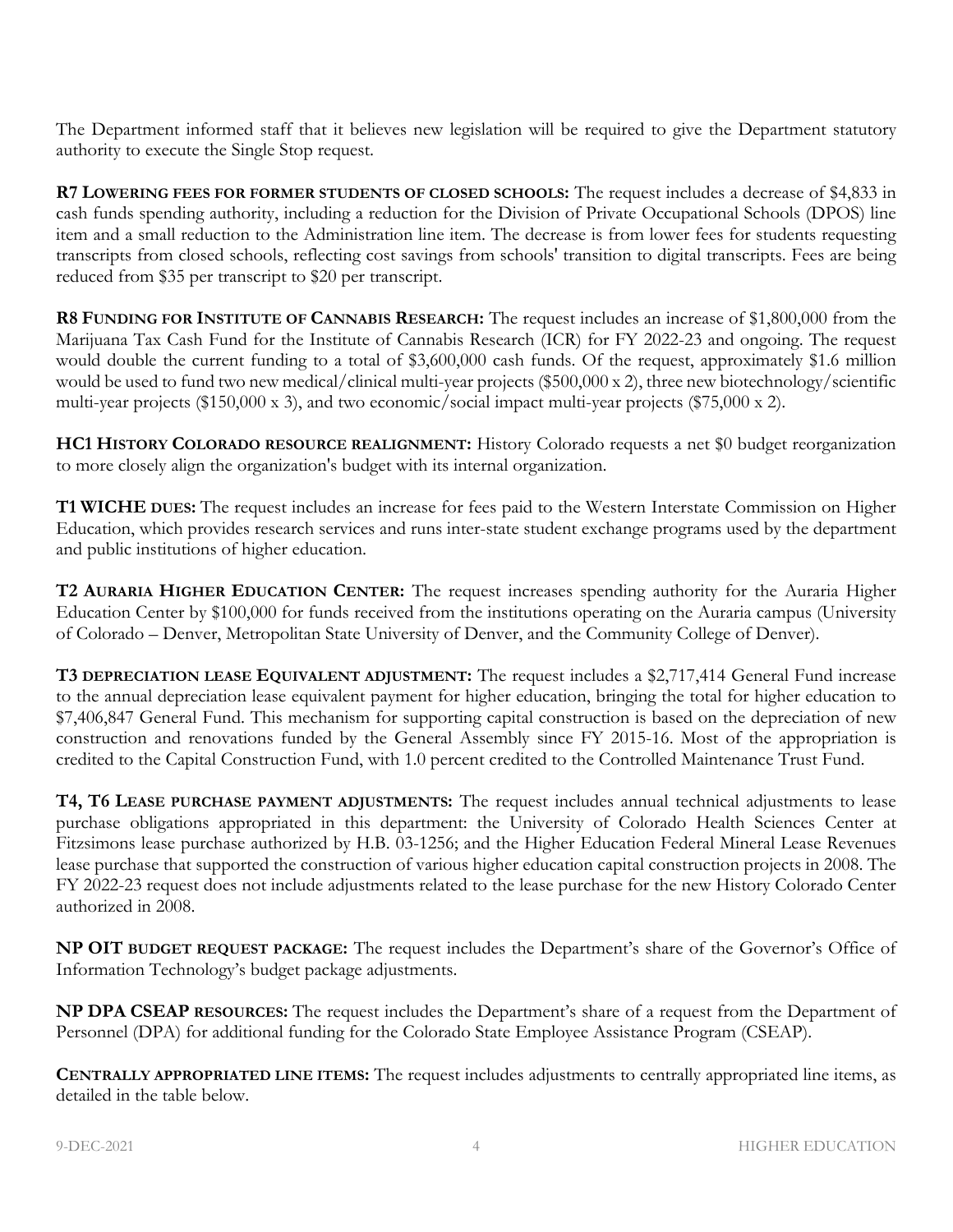| <b>CENTRALLY APPROPRIATED LINE ITEMS</b> |                              |                               |                      |                                       |                         |            |
|------------------------------------------|------------------------------|-------------------------------|----------------------|---------------------------------------|-------------------------|------------|
|                                          | <b>TOTAL</b><br><b>FUNDS</b> | <b>GENERAL</b><br><b>FUND</b> | CASH<br><b>FUNDS</b> | <b>REAPPROPRIATED</b><br><b>FUNDS</b> | FEDERAL<br><b>FUNDS</b> | <b>FTE</b> |
| Salary survey                            | \$527,783                    | \$67,461                      | \$290,443            | \$115,193                             | \$54,686                | 0.0        |
| Payment to risk management and           |                              |                               |                      |                                       |                         |            |
| property funds                           | 248,938                      | $\Omega$                      | (5)                  | 248,943                               | $\Omega$                | 0.0        |
| Health, life, and dental                 | 200,909                      | 169,082                       | 11,407               | (137, 482)                            | 157,902                 | 0.0        |
| AED                                      | 49,045                       | 38,059                        | 450                  | (11,303)                              | 21,839                  | 0.0        |
| SAED                                     | 49,045                       | 38,059                        | 450                  | (11,303)                              | 21,839                  | 0.0        |
| Payments to OIT                          | 38,949                       | $\left($                      | 11,685               | 27,264                                | $\left($                | 0.0        |
| Legal services                           | 21,152                       | $\overline{0}$                | (14,399)             | 35,551                                | $\Omega$                | 0.0        |
| CORE adjustment                          | 20,110                       | $\Omega$                      | 0                    | 20,110                                | $\theta$                | 0.0        |
| DPA Paid family leave                    | 12,611                       | 1,713                         | 1,598                | 5,557                                 | 3,743                   | 0.0        |
| Short-term disability                    | 1,511                        | 1,210                         | 13                   | (415)                                 | 703                     | 0.0        |
| ALI services                             | 311                          | $\Omega$                      | 311                  | $\Omega$                              | $\Omega$                | 0.0        |
| Workers' compensation                    | (6,635)                      | $\Omega$                      | (757)                | (5,878)                               | $\Omega$                | 0.0        |
| PERA Direct Distribution                 | (4, 151)                     | 36,825                        | (21, 954)            | (33,071)                              | 14,049                  | 0.0        |
| <b>TOTAL</b>                             | \$1,159,578                  | \$352,409                     | \$279,242            | \$253,166                             | \$274,761               | 0.0        |

**ANNUALIZE PRIOR YEAR LEGISLATION** The request includes a net reduction of \$57.5 million total funds to reflect the FY 2022-23 impact of bills passed in previous legislation sessions, summarized in the following table. Among other adjustments, this includes eliminating \$63.7 million cash funds originating as federal Coronavirus State Fiscal Recovery Fund money that was appropriated on a one-time basis in FY 2021-22 in H.B. 21-1330, H.B. 21-1264, and S.B. 21-137.

| <b>ANNUALIZE PRIOR YEAR LEGISLATION</b> |                 |                |                 |                       |                |            |
|-----------------------------------------|-----------------|----------------|-----------------|-----------------------|----------------|------------|
|                                         | <b>TOTAL</b>    | <b>GENERAL</b> | <b>CASH</b>     | <b>REAPPROPRIATED</b> | FEDERAL        | <b>FTE</b> |
|                                         | <b>FUNDS</b>    | FUND           | <b>FUNDS</b>    | <b>FUNDS</b>          | <b>FUNDS</b>   |            |
| SB 21-213 Use of increased Medicaid     |                 |                |                 |                       |                |            |
| match                                   | \$10,231,186    | \$5,115,593    | \$0             | \$5,115,593           | \$0            | 0.0        |
| SB 21-106 Successful high school        |                 |                |                 |                       |                |            |
| transitions                             | 324,570         | 324,570        | 0               | $\Omega$              | $\Omega$       | 0.1        |
| SB18-200 PERA unfunded liability        | 107,913         | 6,320          | 38,145          | 11,839                | 51,609         | 0.0        |
| HB 21-1330 Higher education student     |                 |                |                 |                       |                |            |
| success                                 | (51,500,000)    | $\overline{0}$ | (51,500,000)    | $\theta$              | $\theta$       | (1.0)      |
| HB 21-1264 Funds workforce              |                 |                |                 |                       |                |            |
| development increase worker skills      | (10,000,000)    | $\overline{0}$ | (10,000,000)    | $\theta$              | $\theta$       | 0.0        |
| HB 21-1317 Regulating Marijuana         |                 |                |                 |                       |                |            |
| Concentrates                            | (3,000,000)     | $\overline{0}$ | (3,000,000)     | $\overline{0}$        | $\theta$       | 0.0        |
| SB 21-137 Behavioral Health             | (2,705,000)     | $\overline{0}$ | (2,705,000)     | $\theta$              | $\overline{0}$ | 0.0        |
| HB 21-1149 Energy Sector Career         |                 |                |                 |                       |                |            |
| Pathways                                | (824, 431)      | $\theta$       | (824, 431)      | $\theta$              | $\Omega$       | 0.0        |
| HB 21-1268 Study Emerging               |                 |                |                 |                       |                |            |
| Technologies for Water                  | (80,000)        | (40,000)       | $\overline{0}$  | (40,000)              | $\theta$       | 0.0        |
| HB 21-1306 Accreditation of             |                 |                |                 |                       |                |            |
| postsecondary institutions              | (35, 104)       | $\Omega$       | (35, 104)       | $\theta$              | $\Omega$       | (0.1)      |
| <b>TOTAL</b>                            | $(*57,480,866)$ | \$5,406,483    | $(*68,026,390)$ | \$5,087,432           | \$51,609       | (1.0)      |

**ANNUALIZE PRIOR YEAR BUDGET ACTIONS** The request includes a net decrease of \$1.7 million for the out-year impact of prior year budget actions. This primarily reflects eliminating one-time appropriations for History Colorado, as reflected in the table below.